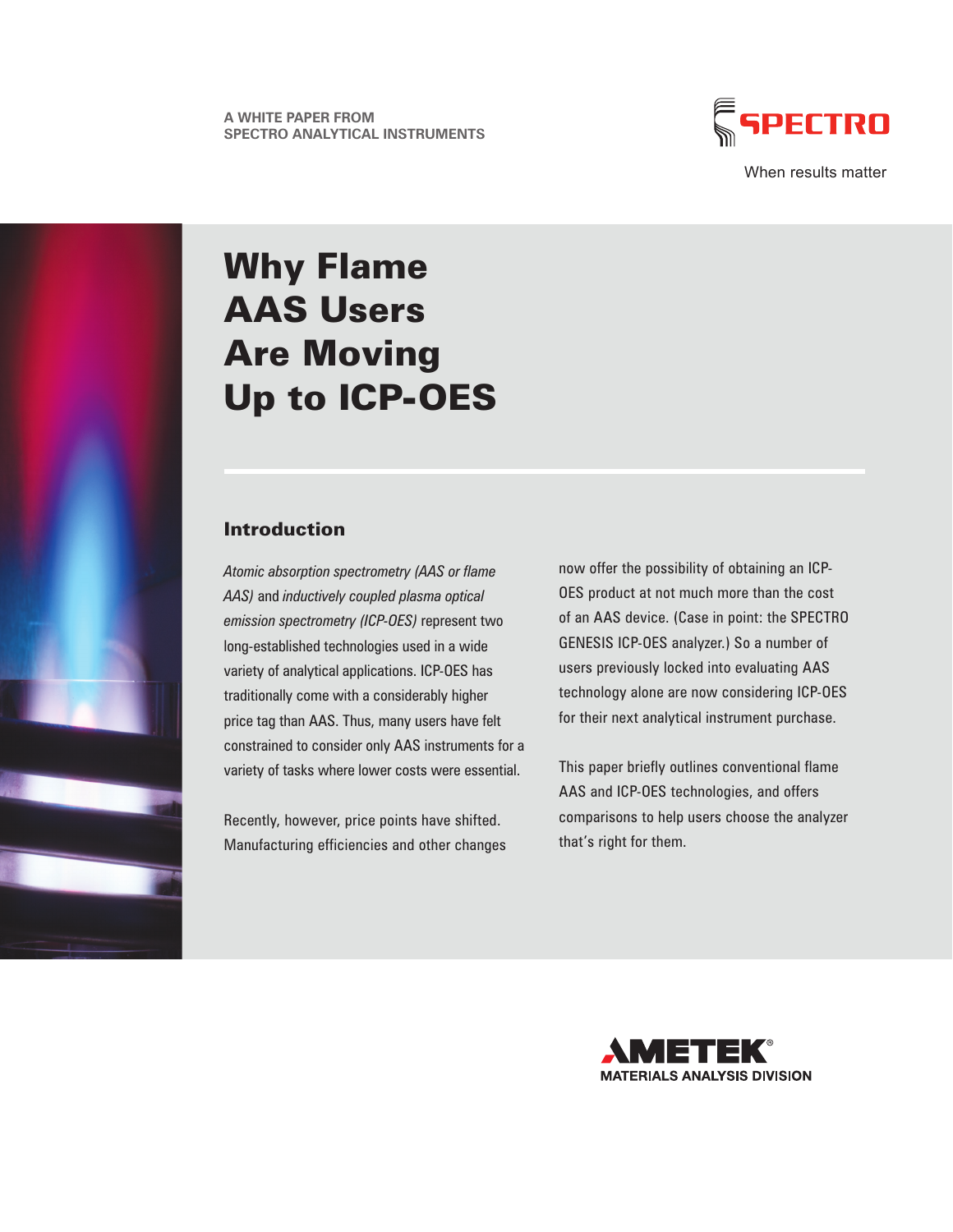#### **Basic principles**

AAS technology operates on the principle of atomic absorption, using a flame to atomize a sample. Most AAS instruments utilize flames fueled by an air/acetylene mixture, which generates temperatures at about 2300° C, or a nitrous oxide/acetylene mixture, which enables temperatures up to 2900° C. A liquid or dissolved sample is nebulized into an aerosol and introduced into the flame. The flame-generated ground state atoms can absorb radiation. Light of a specific wavelength, generated by an analyte element-specific hollow cathode lamp and passing through the flame, is partially absorbed by the atoms of the analyte element. Radiation absorbance is measured by a detector, and through an empirical calibration, the concentration of an element present in the sample is determined.



*Flame AAS, which uses a hollow cathode lamp for each element to be analyzed, has long been the hot choice for many analyses. But the increasing affordability of advanced, high-productivity ICP-OES casts a brighter light on AAS disadvantages.*

ICP-OES technology relies on atomic/ ionic emission, breaking down a sample within a high-temperature (typically up to 10000° C) argon plasma to generate atoms and ions. In the basic ICP-OES method, sample elements emit a characteristic number of specific spectral lines with different wavelengths when excited within the plasma. Emitted light is resolved into these separate lines by optical components such as diffraction gratings; the light is finally directed onto a detector array that quantifies light intensities at these different wavelengths. Elemental components of a sample may be identified and their concentrations determined using a suitable calibration.

AAS analyzers are always *sequential*: they must analyze each element in a sample one at a time. Some ICP-OES analyzers are also sequential. Others are *simultaneous*: they analyze the entire relevant emission spectrum of elements in a sample at the same time. When faced with samples containing more than a few elements, sequential examination demands relatively long analysis times. This difference can have critical implications for throughput, as discussed later in this paper.

#### **Ease of use**

AAS instruments are widely used for routine analyses in a variety of industries for several reasons — high among them, ease of operation.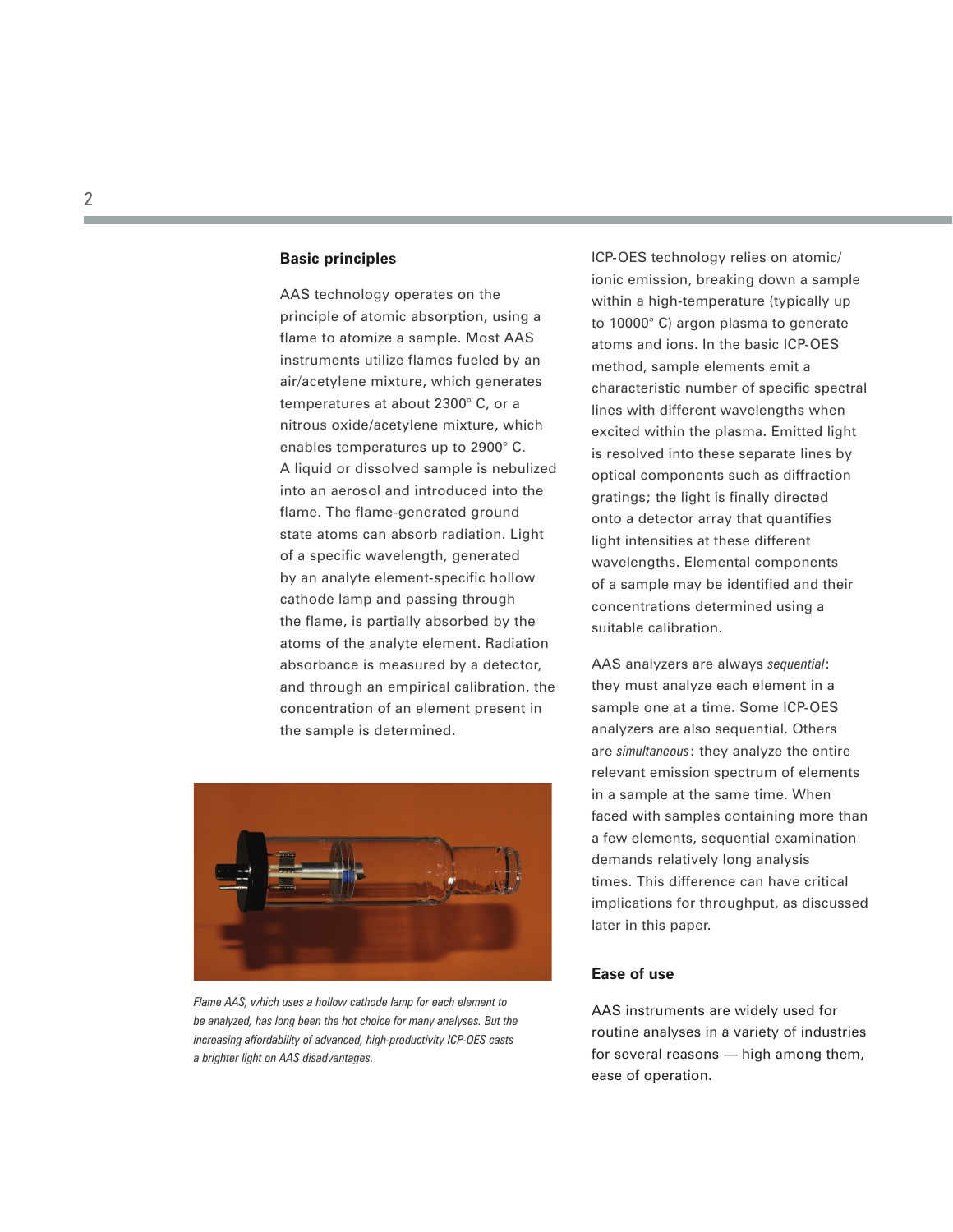In seeming contrast, ICP-OES is the technology of choice for more complex laboratory analysis. However, basic operation can be greatly simplified in models intended for routine analysis. An instrument such as the SPECTRO GENESIS is optimized to eliminate many of the difficulties associated with using a new technique or instrument. Sample preparation is much easier. Unlike AAS, which suffers from a limited linear range, with ICP-OES a single sample dilution is normally sufficient to measure all elemental concentrations. Furthermore, with an ICP-OES instrument's relative freedom from matrix effects, buffers or matrix modifiers common in AAS are typically not required.

*Advanced ICP-OES optics: the ORCA polychromator system in a SPECTRO GENESIS analyzer separates light emitted in the plasma, and enables full simultaneous measurement of the relevant spectrum and elements.* 

Overall, SPECTRO GENESIS is designed for minimal installation and training requirements, plus easy operation and maintenance. It's available with a complete set of factory methods plus step-by-step standard operating procedures (SOPs) for a number of common analytical applications. It can also be equipped with an automated



front-end sample preparation system. So users can move straight into "plug & analyze" performance without timeconsuming method development.

#### **Detection limits**

For some measurement targets notably Group I elements such as lithium, sodium, and potassium — AAS provides limits of detection (LODs) that are superior to those of most instruments employing ICP-OES technology. However, AAS cannot analyze a number of nonmetals at all. And its LODs for phosphorus are unimpressive.

By contrast, an ICP-OES instrument such as SPECTRO GENESIS provides substantially better LODs on refractory elements such as aluminum, titanium, boron, and vanadium. It provides good results on nonmetals such as sulfur and phosphorous — elements where AAS fails. In fact, for phosphorus, ICP-OES analysis offers LODs three orders of magnitude lower than those obtained with an AAS analyzer.

In a related limitation, AAS technology typically requires that an instrument be equipped with hollow cathode lamps specific to any of the elements to be analyzed. In all, depending on lamp availability, an AAS instrument can analyze (in sequence) up to 67 elements. Conversely, an ICP-OES instrument such as SPECTRO GENESIS uses no lamps at all, and captures the entire relevant spectrum — from 175 to 777 nanometers (nm) — in a single analysis. All told, it can simultaneously analyze up to 78 elements.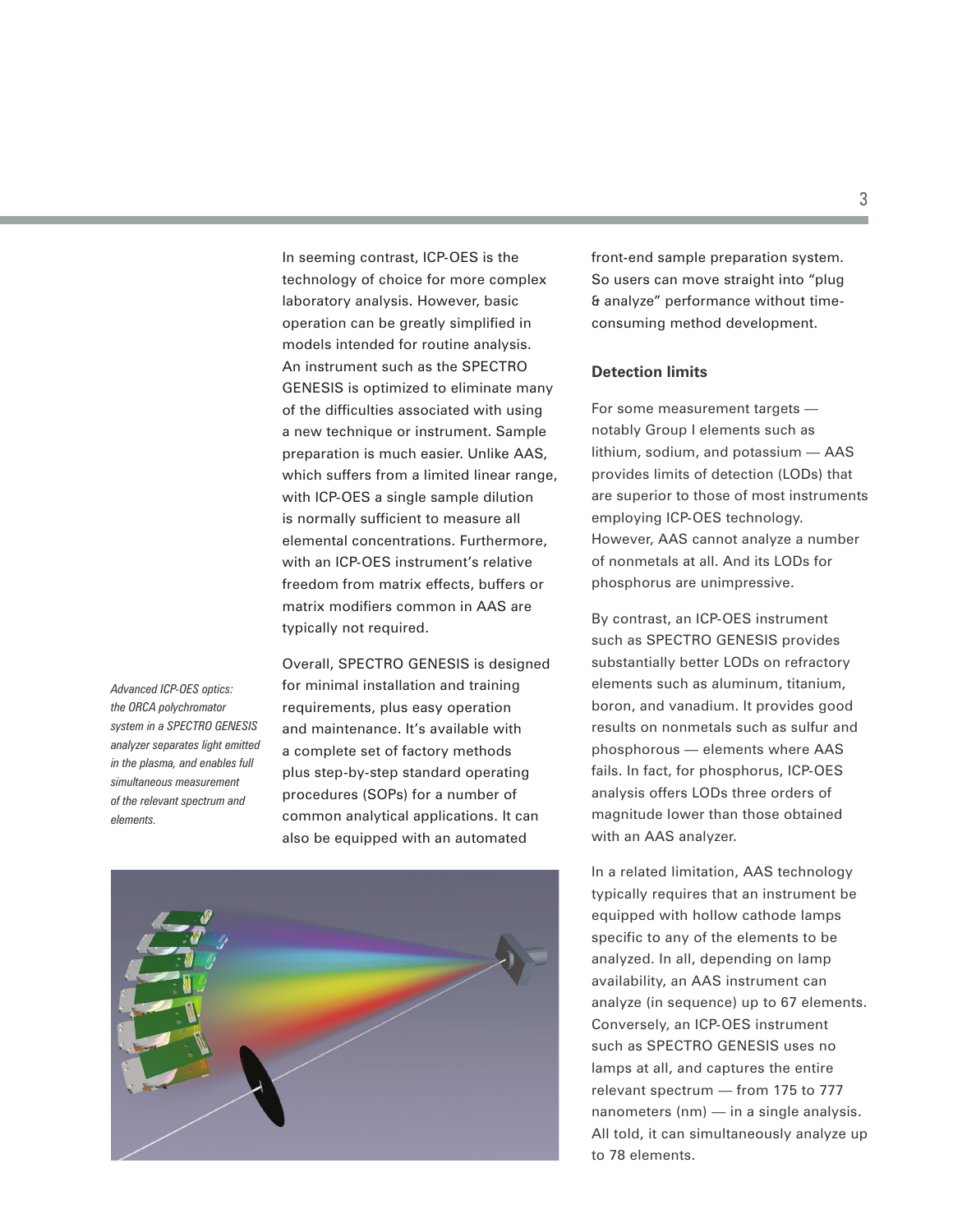#### **Throughput**

Throughput differences may play a key role in many users' purchasing decisions.

It all comes down to the instrument's likely duty cycle. How many elements must typically be analyzed for each sample? With three replicates, an AAS instrument requires about 10 seconds for each element sequentially, for 30 seconds of total analysis time. By contrast, SPECTRO GENESIS takes about 60 seconds for three replicates. But in that time, it can analyze any number of elements simultaneously.

Reliable estimates put the light duty/ heavy duty breakpoint at around 50 samples and 10 elements per day. If an instrument's workload typically remains at or under this limit, AAS devices may have an edge. However, if an instrument must routinely analyze more than 50 samples and 10 elements per day, a heavy-duty, simultaneous ICP-OES such as SPECTRO GENESIS can definitely deliver higher throughput rates, and will usually be the better choice.

#### **Safe walkaway automation**

Because their operation depends on flames and pressurized flammable gases, flame AAS instruments cannot safely run unattended.

By contrast, an ICP-OES like SPECTRO GENESIS does not require flammable gases. Properly set up, it can run safely without supervision for an entire shift or more — including overnight stints.

This level of true walkaway automation frees up laboratory personnel for other critical tasks. It can also increase throughput substantially.

#### **Dynamic range**

AAS instruments typically exhibit a linear dynamic range of 10 3 — fairly low compared to other major spectroscopic techniques. It makes these instruments ideal for measuring trace element concentrations, but less suitable for dealing with samples exhibiting wide concentration ranges — particularly those containing high concentrations of a given element or elements.

Compare that with the performance of an ICP-OES instrument such as SPECTRO GENESIS. It possesses a typical linear dynamic range of  $10<sup>5</sup>$  among the widest such ranges available. This enables analyses from parts per billion to hundreds of parts per million. Example: SPECTRO GENESIS can measure copper using the emission line at 324.74 nm from its approximately 0.002 ppm LOD to more than 200 ppm. Automatic switching to alternative lines, where available, can often extend the dynamic range even further — with no throughput penalty, since all lines are measured simultaneously.

#### **Chemical interferences**

Interferences caused by chemical interactions within a sample are relatively common with AAS technology.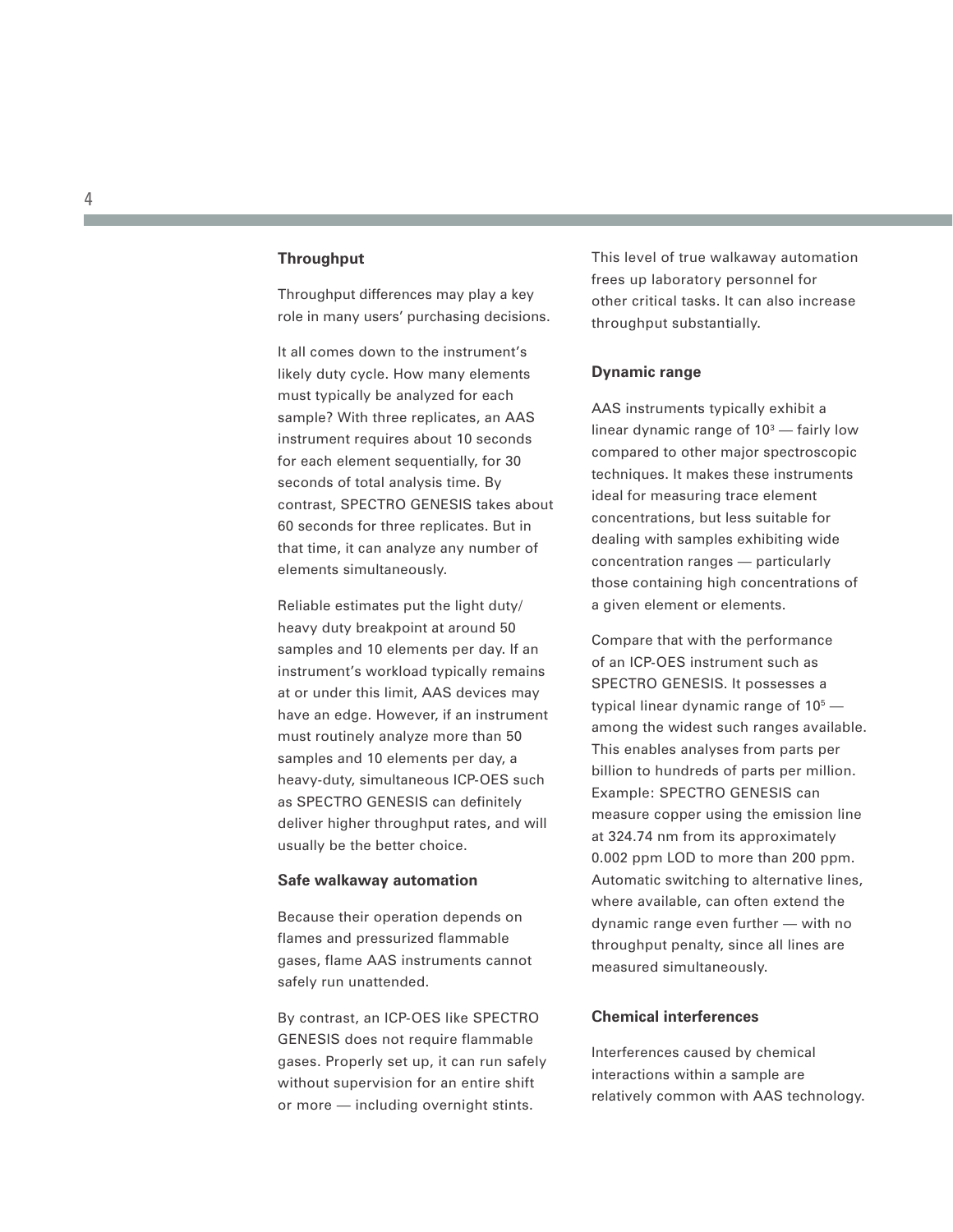Temperatures reached within the AAS flame don't exceed 3000° C, so a number of chemical bonds, most notably in refractory oxides, may persist.

With the ICP-OES plasma, it's a different story. Virtually all chemical bonds are totally destroyed by about 6000° C. Since temperatures in the plasma can reach up to 10000° C, this technology completely eliminates chemical interferences.

#### **Ionization interferences**

AAS technology experiences ionization interference in trying to analyze Group II elements such as magnesium, calcium, and barium, using a nitrous oxide flame. Operators must take the extra step of adding an appropriate buffer to the sample solution to counteract this.

With ICP-OES, minimal ionization interferences are encountered. One exception: some ICP-OES analyzers do

*SPECTRO GENESIS ICP-OES provides accurate, high-productivity analyses — along with low operating and consumables costs plus an optional automated sample introduction system.*



experience easily ionizable element (EIE) interferences when encountering matrices containing Group I elements such as lithium, sodium, and potassium (and to a lesser extent, also Group II elements). However, ICP-OES models such as SPECTRO GENESIS eliminate effects of this interference via radial plasma observation. No buffering is required.

#### **Spectral interferences**

Since AAS analyzers use only a single wavelength, they exhibit practically no spectral interferences.

ICP-OES analyzers "see" the entire relevant spectrum, for a much more information-rich environment. This means they may encounter spectral interferences when dealing with closely spaced, line-rich matrices, such as those associated with metals. However, with a larger choice of emission lines for a single element, spectral interferences can typically be prevented by appropriate line selection. Even where spectral interferences cannot be avoided fully, ICP-OES analyzers apply mathematical correction to compensate, securing accurate results.

#### **Stability and TDS**

AAS analyzers suffer from a lack of longterm *stability*. An AAS instrument often requires several recalibrations over any 8-hour shift.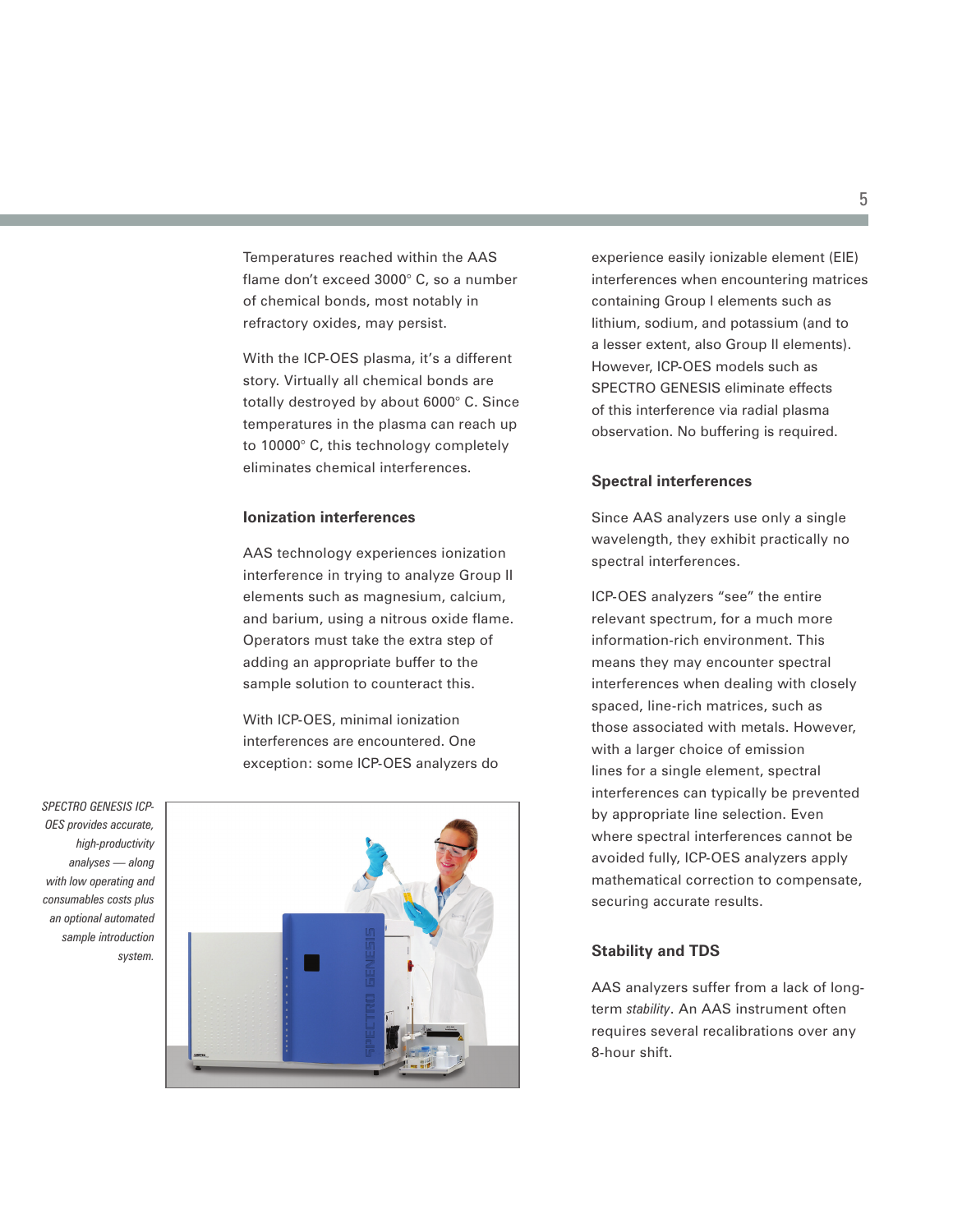Long-term stability for an ICP-OES such as SPECTRO GENESIS is excellent. At less than 2 percent long-term instability over an 8-hour period, the instrument avoids the need for frequent recalibration.

Also, ICP-OES instruments can — and AAS devices cannot — tolerate high levels of *total dissolved solids* (TDS).

#### **Lamp costs**

As mentioned, AAS technology generates light of a specific wavelength to be partially absorbed by the target element's atoms within the flame. So an AAS instrument must be equipped with a hollow cathode lamp (HCL) to generate that light. In fact, it requires a separate lamp (sometimes ganged in a multi-element array) for each element to be analyzed.

Unfortunately, such lamps are relatively costly consumables with fairly short lifetimes. The effort and expense needed to purchase, inventory, and replace

them can be a significant factor in AAS cost comparisons.

Even from lower-cost, aftermarket suppliers, HCL list prices in a recent survey ranged from \$200 to \$600 per lamp, depending mainly on the elementspecific cathode material.

As for lamp longevity: heavy-duty usage — for instance, running an AAS instrument more or less continuously, for 8000 hours annually — may require up to five HCLs per element per year! And even in low-use cases, these products can exhibit quite short shelf lives. Since lamp lifetimes are often rated at 1 year, even users who utilize their instruments only occasionally might have to purchase an HCL for every analyte of interest every year.

In sharp contrast, since their technology makes no use of HCLs, ICP-OES instruments incur no lamp purchase or replacement costs.

| <b>AAS</b>                                                                                                                                                                                                   | <b>ICP-OES (SPECTRO GENESIS)</b>                                                                                                                                                                                               |
|--------------------------------------------------------------------------------------------------------------------------------------------------------------------------------------------------------------|--------------------------------------------------------------------------------------------------------------------------------------------------------------------------------------------------------------------------------|
| Costs to purchase/replace lamp(s): variable but often<br>significant (see above)                                                                                                                             | Costs to purchase/replace lamp(s): none                                                                                                                                                                                        |
| Costs to analyze 1 sample with 16 elements:<br>• Bottle of acetylene (8500 liters) \$120.00<br>• Acetylene consumption 4 liters/minute;<br>\$0.15 per analysis<br>• Electricity 0.03 kilowatt hour at \$0.01 | Costs to analyze 1 sample with any number of<br>elements:<br>• Bottle of argon (15000 liters) \$80.00<br>• Argon consumption 18 liters/minute;<br>\$0.15 per analysis<br>Electricity 0.03 kilowatt hour at \$0.01<br>$\bullet$ |
| Total analysis time: 160 seconds                                                                                                                                                                             | Total analysis time: 90 seconds                                                                                                                                                                                                |
| Throughput: At 16 elements, can analyze up to 180<br>samples in an 8-hour shift                                                                                                                              | Throughput: At any number of elements, can<br>analyze up to 320 samples in an 8-hour shift                                                                                                                                     |

#### **Summary costs and times**